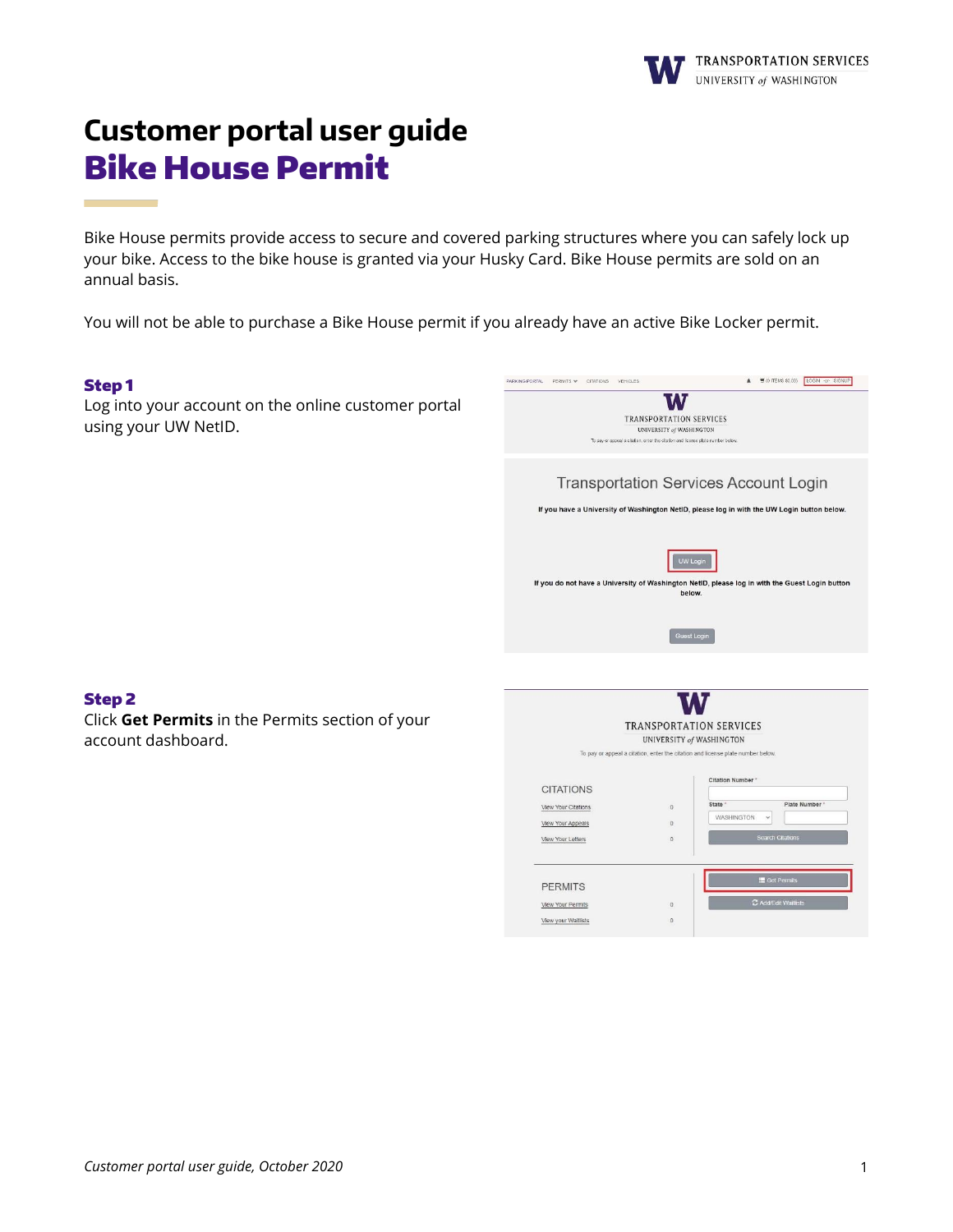

#### Step 3

Select the permit type BIKE HOUSE / Annual from the permit list.

Review the bike house terms and conditions on the policies page and confirm your review before clicking **Next**.

| Select | Quantity | Permit<br>Fee | Deposit | <b>Permit Description</b>                                        | Permit<br>Effective | Permit<br><b>Expires</b> |
|--------|----------|---------------|---------|------------------------------------------------------------------|---------------------|--------------------------|
|        |          | \$42.41       | \$0.00  | <b>BIKE HOUSE / Annual</b>                                       | 07/01/2020          | 06/30/2021               |
|        |          |               |         |                                                                  |                     |                          |
|        |          |               |         | <b>Please review the Transportation Services policies before</b> |                     |                          |
|        |          |               |         | proceeding: https://transportation.uw.edu/policies               |                     |                          |

a lagree that I have reviewed and will abide by all Transportation Services policies. I understand that my permit may be revoked for violating the policies.

| $ex$ t |  |
|--------|--|

## Step 4

Select the bike house you would like to park in. Access to a particular bike house is based on space availability at the time of purchase. If a bike house is full, it will be indicated with "[Sold Out]" text following the bike house name (see A05 in the example).

Click **Next** once you have selected your desired bike house location.

|           | <b>Select One</b><br>A05[Sold Out] |             |
|-----------|------------------------------------|-------------|
| Please se | A08[Sold Out]                      | ons below.  |
|           | A11 Bike House[Sold Out]           |             |
| You       | A03                                | <i>maps</i> |
|           | A04[Sold Out]                      |             |
|           | A07[Sold Out]                      |             |
|           | A06[Sold Out]                      |             |
|           | A01 Bike House[Sold Out]           |             |
|           | A10 Bike House[Sold Out]           |             |
|           | A09[Sold Out]<br>A13               |             |
|           | A12 Bike House[Sold Out]           |             |
|           | A02                                |             |
|           | Select One<br>$\vee$ $*$           |             |
|           |                                    |             |
|           | Next                               |             |

#### Step 5

Select your preferred payment method. Not all staff or products are eligible for payroll deduction, so you may not see it listed as an option. Click **Next**.

| <b>Discover</b>   |                                                  |
|-------------------|--------------------------------------------------|
| <b>Discover</b>   |                                                  |
| MasterCard        |                                                  |
| Visa              |                                                  |
| American Express  |                                                  |
| Payroll Deduction |                                                  |
|                   | <b>Next</b>                                      |
|                   |                                                  |
|                   | I have read and understand the above statements. |

**Next** 

#### Step 6a

**If you selected payroll deduction as your payment method**, review the charges associated with your permit and check the box to indicate that you confirm your permit purchase before clicking **Next** to finalize.